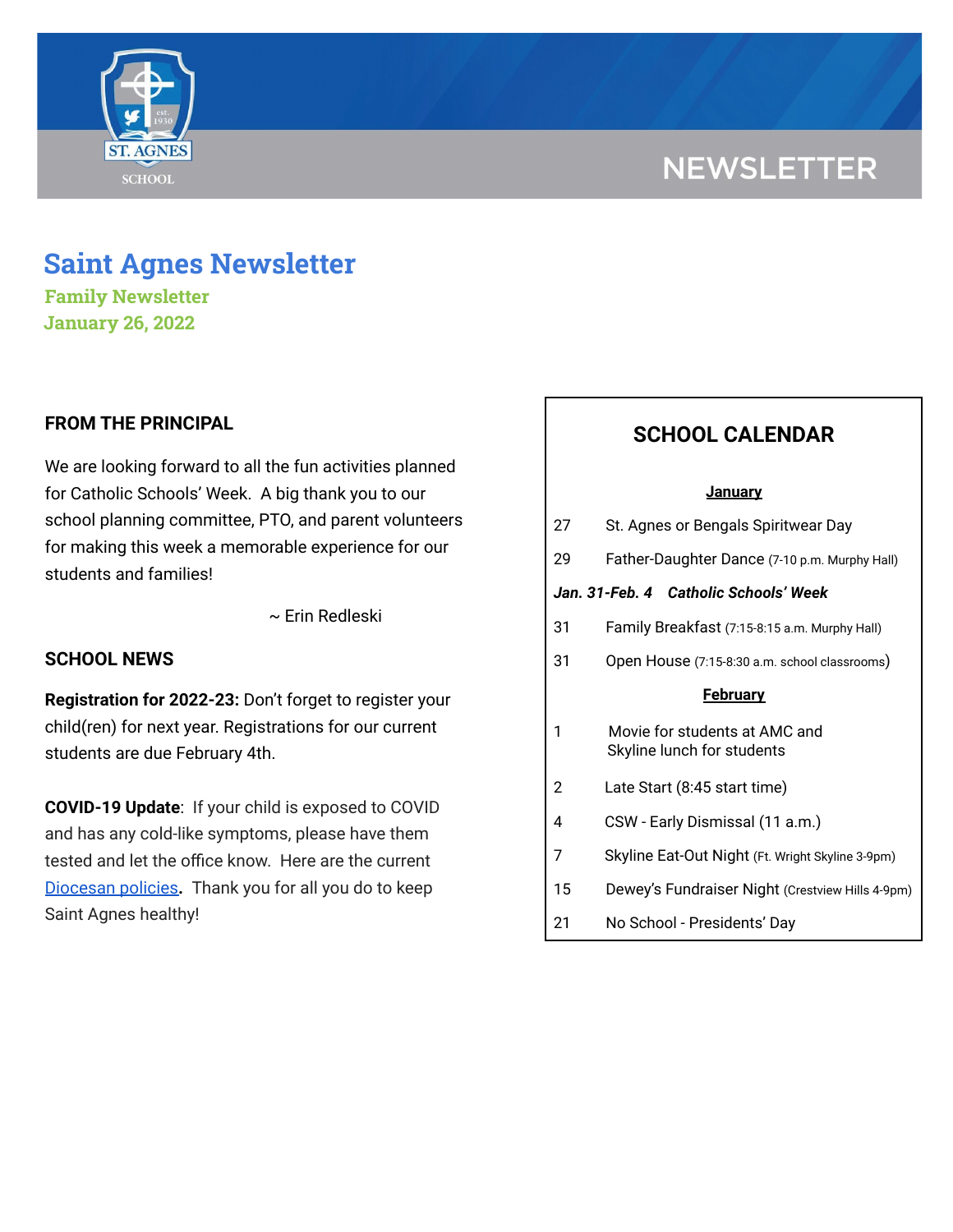**Catholic Schools Week- Monday, January 31 - Friday, February 4** : Catholic Schools Week is quickly approaching and the students are getting excited. Below you will find the Catholic Schools Week agenda. The students may be in St. Agnes Spirit wear all week long, except on Wednesday which is a special dress day detailed below. We are in need of volunteers for Monday's breakfast and Tuesday's Skyline lunch. Please sign up on the Sign Up Genius links below.

#### Monday- Open House and Breakfast (rsvp required for breakfast - this is for St. Agnes students and their parents only)

- Breakfast will be served in Murphy Hall from 7:15-8:15 [Volunteers](https://www.signupgenius.com/go/70A0C4EAAA728A7FF2-family) link
- Open House will be from 7:15-8:30 a.m. in the school.
- In the afternoon, students will have a CSW pep rally.

### **Tuesday-** *Sing 2* **Movie and Skyline lunch (***please return permission slip and lunch order form)*

- Students will be seeing *Sing 2* at AMC Theaters in Newport
- Skyline lunch If you are able to help with the lunch please sign up on this [volunteer](https://www.signupgenius.com/go/70A0C4EAAA728A7FF2-skyline) link

### **Wednesday- Diocesan Mass at Cathedral/ All School BINGO/ Wacky Tacky Wednesday**

- The administrators and selected students will be going to the Cathedral for Mass.
- In the afternoon, students will play school wide BINGO
- On Wednesday, students may dress in a Wacky way. Some examples are: crazy hair, hats, socks, mismatched outfits, backwards outfits. No costumes, wigs, hair dye or face painting. Outfits must be school appropriate. Spirit wear may also be worn.

#### **Thursday- Teacher Turn Around Thursday/ Get up and Move.**

- Teachers will be swapping classrooms during the day.
- Different times throughout the day, music will come over loudspeakers and students will DANCE!

## **Friday- Mass/ 8th Grade Faculty Volleyball Match/11:00 Dismissal**

- All school Mass 8:00 a.m.
- 8th Grade/Faculty Volleyball Game 9:30 a.m.
- Early Dismissal 11:00 a.m.
- Students may wear any Catholic School Spirit wear with their gym uniform pants (ex. CCH, NDA, St. Henry, Xavier, etc)

#### **PTO**

**Father-Daughter Dance:** Fathers and daughters get your dancing shoes out of that closet! Our Winter Wonderland Dance is for students in grades K-8 and will be on 1/29/2022 in Murphy Hall from 7P-10P (Please note: the dance starts at 7pm. There was an incorrect start time on some of our communications about the dance.) There will be winter crafts, games, cookies, and photo opportunities. RSVP **<http://wildcats21.givesmart.com/>**

#### **Mission Statement of Saint Agnes School**

Saint Agnes School exists to provide excellence in Catholic education while inspiring and empowering our students to live the Gospel message of Jesus Christ. As compassionate and faithful Christians, we continue to pursue our spiritual journey, achieve our highest academic potential, and be stewards of the Catholic faith to others.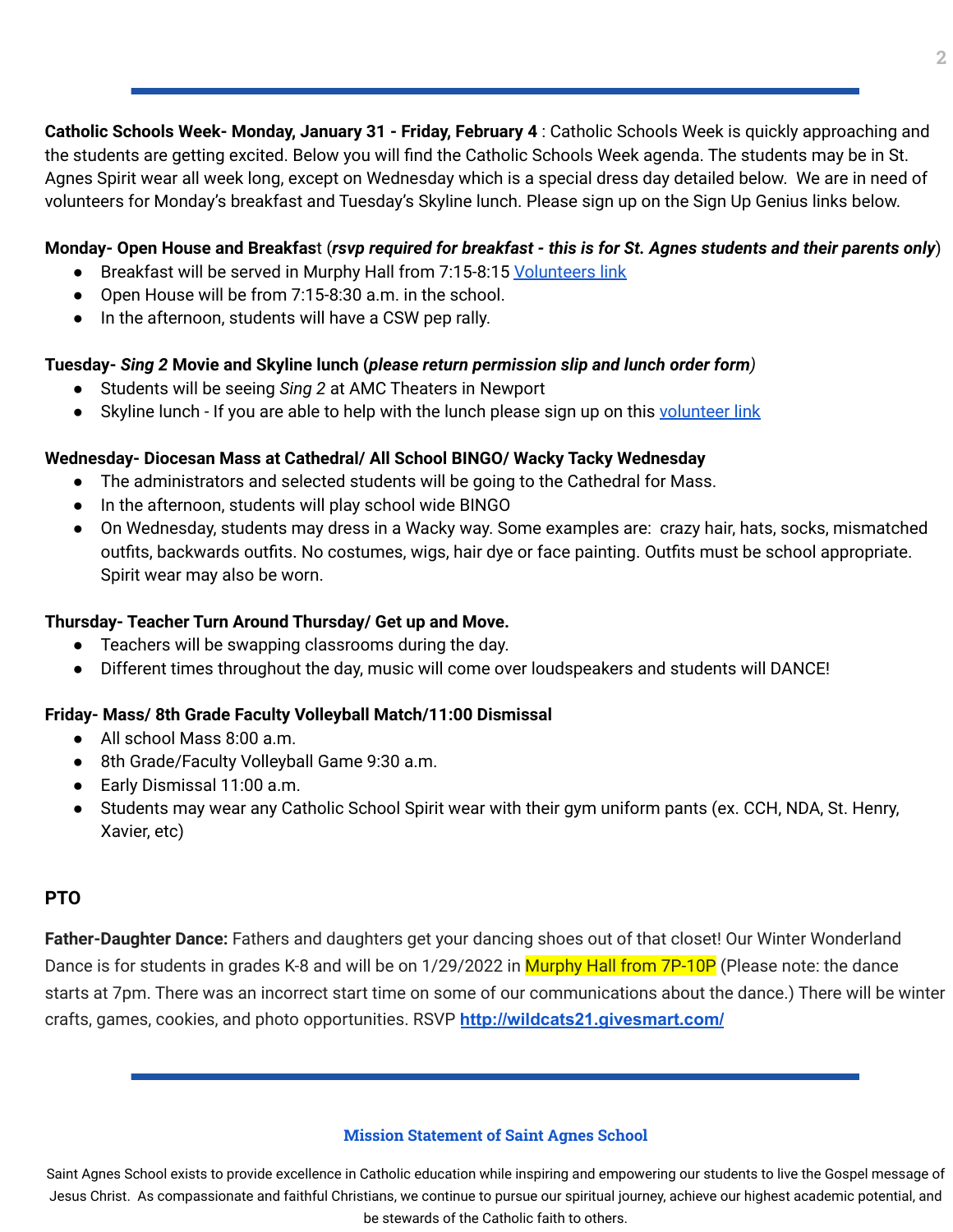**Big Blue Bash Updates:** Don't forget to send in your Cash, Cash, Cash raffle tickets! Please return the entry portion of the tickets along with payment to the school office. Tickets can also be purchased electronically at [BBB2022.givesmart.com](http://bbb2022.givesmart.com/). Students in families who sell 10 or more tickets will receive a treat later in the spring and the top selling families get to Silly String Mrs. Redleski!

**Other ways to help with the Big Blue Bash**: Become a sponsor! Families, businesses or individuals can all sponsor the event - look for info coming out next week. Also, now accepting any and all donations for the Silent Auction! Gift Cards from your favorite local spots, artwork or custom items, services from your business, stays at your AirBnB, a pair of tickets to your favorite team...whatever you have. Email us for pick up, send something thru KidMail ℅ Big Blue Bash or drop it off in the school office. For more information about the Big Blue Bash and more ways to help click [here!](https://bbb2022.givesmart.com/)

#### **BOOSTERS**

**Soccer Directors Needed:** The Boosters are currently looking for boys, girls, and U6 Soccer Directors or Assistants to start learning the program under the current director. If interested, contact Tim McHugh at [timemchugh@gmail.com](mailto:timemchugh@gmail.com)

**Baseball**: There's nothing like the game of baseball. Even better, there's nothing like PLAYING baseball; especially when playing for the Wildcats with your friends and classmates! For 2022, St. Agnes will offer Instructional & Kid-Pitch baseball for all ages from boys and girls entering Kindergarten in 2022 to the 4th grade. With growing interest, we hope to sponsor 2 girls softball teams (10U & 13U) this spring as well. Outdoor practice begins around March 15 with the season ending around June 20. Fees are held to a minimum (\$35 - \$90 in most cases) and cover league fees, umpire pay, field maintenance and uniforms. Register on-line NOW at: <http://tshq.bluesombrero.com/saintagnesboosters>. If you have any questions before registering, please contact Paul Finke 859-814-4979 / [paulf@willismusic.com.](mailto:paulf@willismusic.com) We're looking forward to an amazing season!

**Spring Soccer Registration is now open:** Saint Agnes offers soccer for students ages 4-13. Play games and practice at Saint Agnes Fields. Play with your classmates. Our U6 **"**under-6 instructional program" for ages 4-6 with a combined practice and game on Sundays from 2-3 p.m. at Saint Agnes. Our "Recreational U8 – U14 program" plays in the Northern Kentucky Soccer League (NKSL) and has weekday practices at Saint Agnes and Saturday games at various locations in Kenton County. Shirts are provided for the U6 program. Uniforms for the recreational program must be purchased during the registration process (if needed). Registration for both programs is now open at the Boosters website: <http://tshq.bluesombrero.com/saintagnesboosters> (Click on "Registration Info").

#### **Mission Statement of Saint Agnes School**

Saint Agnes School exists to provide excellence in Catholic education while inspiring and empowering our students to live the Gospel message of Jesus Christ. As compassionate and faithful Christians, we continue to pursue our spiritual journey, achieve our highest academic potential, and be stewards of the Catholic faith to others.